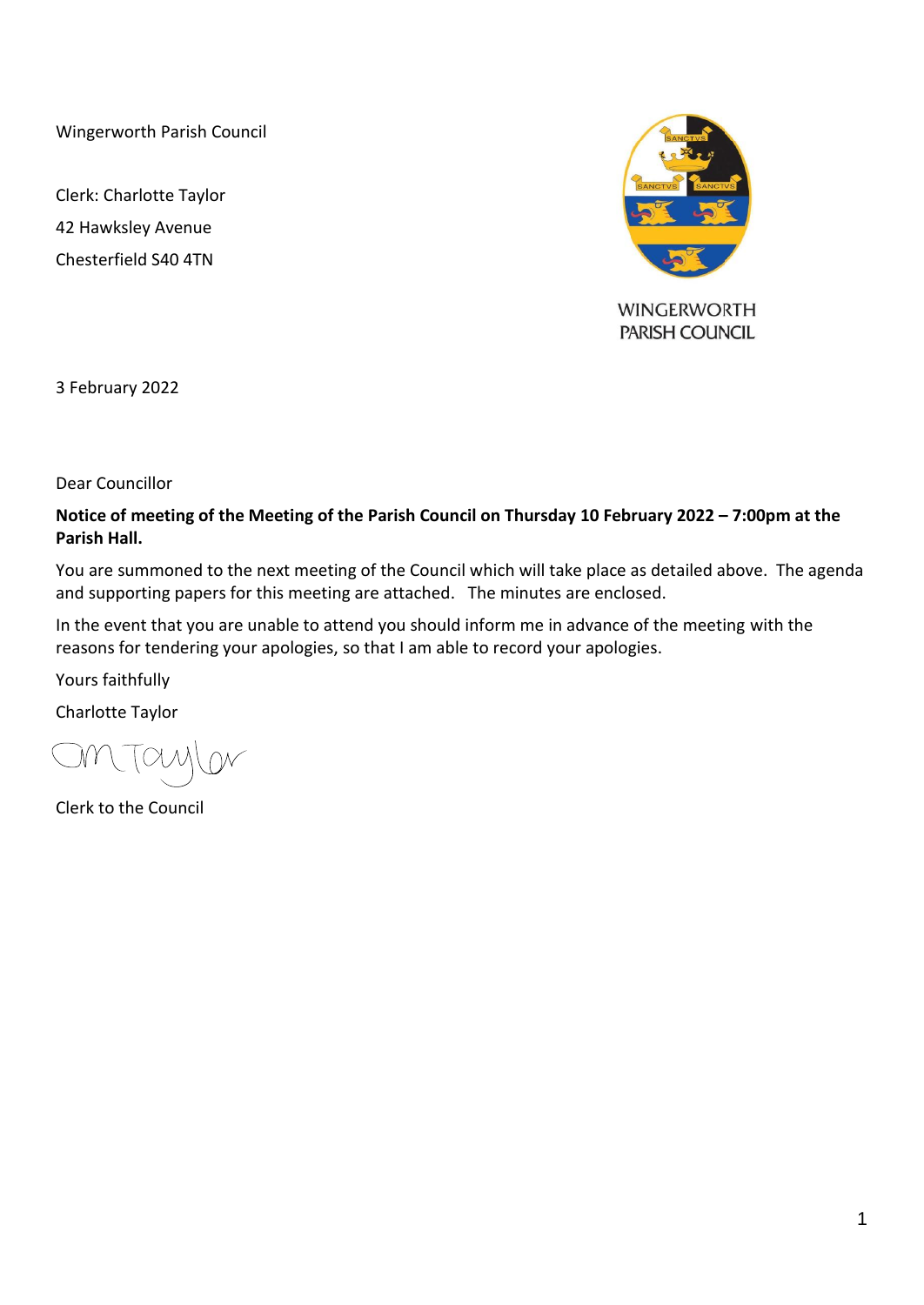# **1. Apologies for absence**

To receive apologies for absence.

### **2. Variation of order of business**

To receive any requests for a variation to the order of business.

# **3. Declaration of interests**

Members are requested to declare the existence and nature of any disclosable pecuniary interest and/or other interest, not already on their register of interests, in any item on the agenda and withdraw from the meeting at the appropriate time, or to request a dispensation. Please note that appropriate forms should be completed prior to commencement of the meeting.

# **4. Public forum**

A period of not more than ten minutes will be made available for any matters raised by members of the public to be presented by the Clerk and Members of the Council to comment on any matter.

# **5. Confirmation of previous minutes**

To confirm the Minutes of the Parish Council Meetings held on Thursday 13 January 2022 as a correct record.

# **6. Clerk's report – items for Information and Decision**

# **6.1 Expenditure on Pond Maintenance; £225 and £650**

The initial work on the overflow pipe from the Wall Pond to the Lido has been completed; this included a camera survey to sections of the pipe and jet washing at both ends. The jet wash did increase the flow rate but unfortunately the camera survey proved inconclusive, so we have asked the company to return to complete some further work to provide a comprehensive report at a cost of up to £650; both surveys are within budget.

# **6.2 Wingerworth Festival Committee – grant funding application £350; covering letter and application enclosed**

To consider a request from Wingerworth Festival Committee to support the annual village fun day due to take place on Saturday 18 June 2022.

# **6.3 Village Litter Pick – Saturday 19 February 2022, commencing at 9:00am in the Parish Hall Car Park (to be confirmed)**

# **6.4 NEDDC - Parish Councillor Vacancy on Standards Committee; ballot paper enclosed**

Four valid nominations were received for the one co-opted Parish Councillor vacancy on the District Council's Standards Committee.

Each Parish and Town Council in the District may now vote for one candidate, completed ballot paper to be returned by Monday, 28 February 2022.

The candidate with the most votes will be appointed to the Committee.

# **6.5 Review of Tennis Club Agreement; enclosed**

To accept the updated Tennis Club Agreement.

# **6.6 Update report on Management of Tennis Courts; enclosed**

Update report on the Management of Wingerworth Tennis Courts enclosed.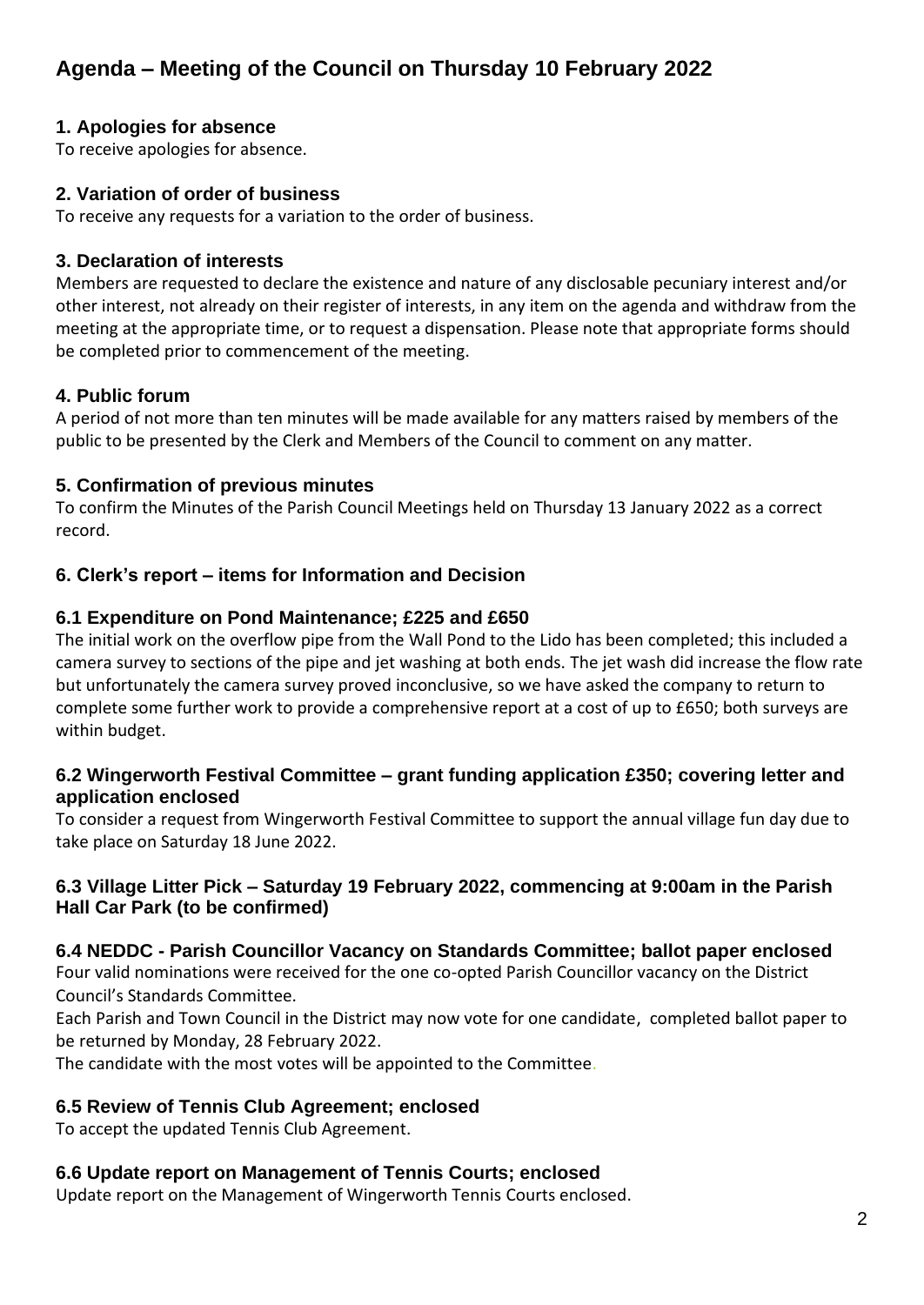# **6.7 Review of Angling Association Agreement**

To accept the updated Angling Association Agreement.

# **6.8 Agenda Item 6.8 - Floral Display Working Group; Report on 2022/23 Planting Schemes**

Report from the Floral Display Working Group on plans for 2022/23 planting schemes.

# **6.9 Adlington Proposal and Footpath Tender Review - £25,260; reports enclosed**

The Working Group have completed the tender review for Phase 1 and 2 and propose to proceed with contractor C to complete the installation of the path at Adlington at a cost of £25,260. A proposal for phase 3 is enclosed.

# **6.10 Proposal from Facilities and Premises Committee to upgrade bins; £1,146.13**

Increase the size of dog waste bins at Wheatlands and Deer Park entrance; 60 litre bin - £330.61 per unit. Replace damaged dog waste bin at Hardwick Wood with one of the bins to be upgraded. Increase the size of waste bin at Watson Lane; 50 litre post mounted bin - £128.33. Increase size of bin next to pond to 120 litre - £356.58.

# **6.11 Proposal from Finance Committee to review grounds maintenance contracts**

To consider a proposal from the Finance Committee to review grounds maintenance contracts for 2022/23.

# **7. Review of Action Plan**

To receive an update on progress; Action Plan enclosed.

### **8. Correspondence received**

To review correspondence received, enclosed.

8.1 DALC January Newsletter.

- 8.2 Introduction Email from PCSO Mario Montisci 12803 (enclosed).
- 8.3 Email from Resident; Proposed Solar Park on Langer Lane (enclosed).
- 8.4 DALC February Newsletter.

# **9. Planning Applications**

*Full details of the application can be viewed by following the link below and then inputting the application reference number: <http://planapps-online.ne-derbyshire.gov.uk/online-applications/>*

#### 9.1

| <b>Application No:</b> | <b>NED 21/01449/FL</b>                                                                                            |
|------------------------|-------------------------------------------------------------------------------------------------------------------|
| Parish:                | <b>Wingerworth Parish</b>                                                                                         |
| Ward:                  | <b>Tupton Ward</b>                                                                                                |
| Officer:               | <b>Development Control</b>                                                                                        |
|                        | Application for extension of the balcony to the rear and a covered verandah over balcony (Listed Building) at The |
|                        | Hunloke Arms Derby Road Wingerworth for Chilled Pubs (Wingerworth) Ltd                                            |

9.2

| <b>NED 21/01450/LB</b>     |
|----------------------------|
| <b>Wingerworth Parish</b>  |
| <b>Tupton Ward</b>         |
| <b>Development Control</b> |
|                            |

Application for listed building consent for extension of the balcony to the rear and a covered verandah over balcony (Listed Building) at The Hunloke Arms Derby Road Wingerworth for Chilled Pubs (Wingerworth) Ltd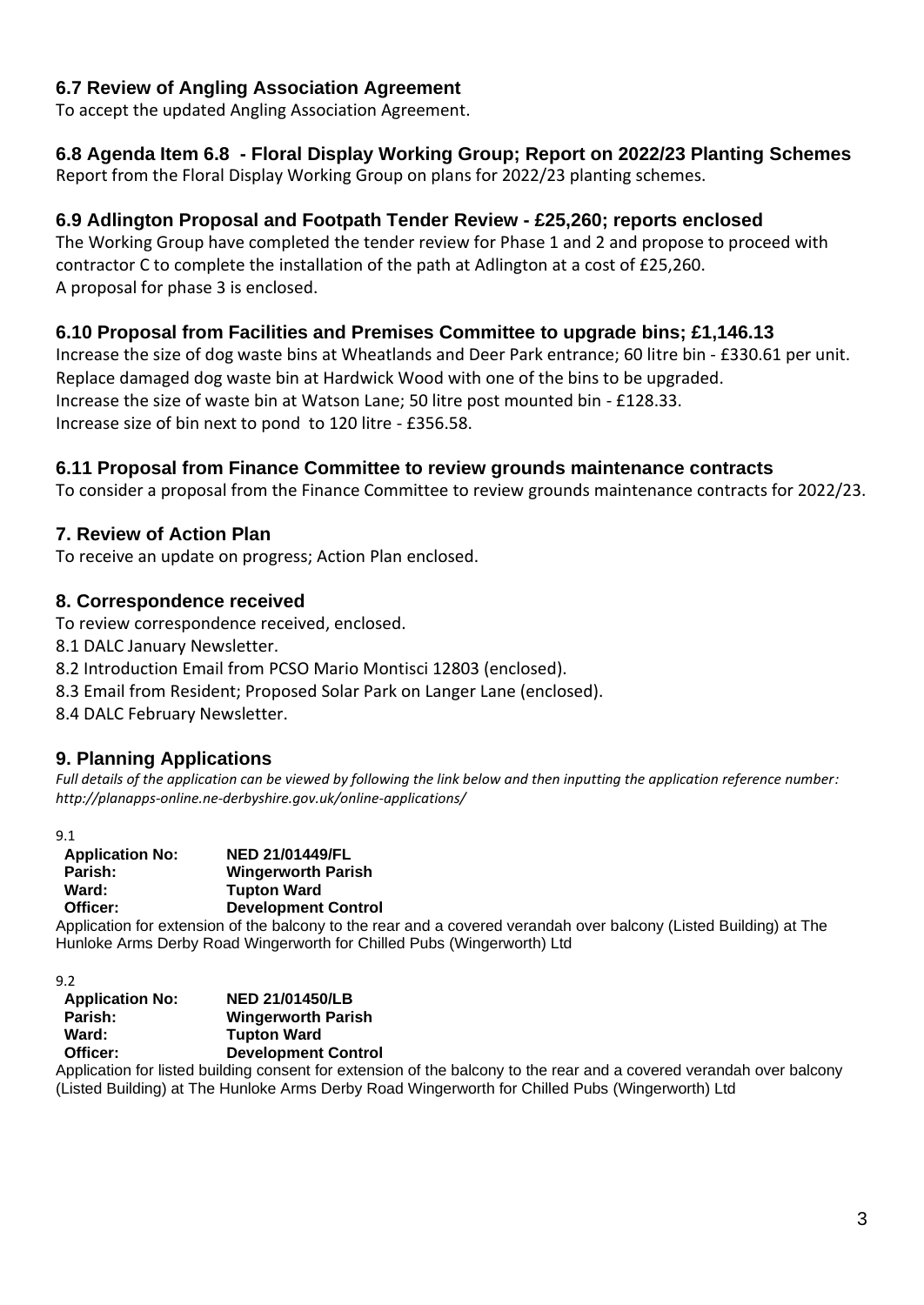9.3

### **Application No: NED 21/01464/FLH Parish: Wingerworth Parish Ward: Wingerworth Ward Officer: Curtis Rouse**

Application for First floor extension and two storey front, side and rear extensions at Wellspring Top Road Hardwick Wood for Mr & Mrs Leverton

#### 9.4

| <b>Application No:</b> | <b>NED 21/01483/LDC</b>   |
|------------------------|---------------------------|
| Parish:                | <b>Wingerworth Parish</b> |
| Ward:                  | <b>Wingerworth Ward</b>   |
| Officer:               | <b>Mrs Alice Lockett</b>  |
|                        |                           |

Application for a lawful development certificate for a proposed loft conversion with Dormer at 65 New Road Wingerworth Chesterfield for Mr Jason Smith

9.5

| <b>NED 21/01491/FLH</b>   |
|---------------------------|
| <b>Wingerworth Parish</b> |
| <b>Wingerworth Ward</b>   |
| <b>Curtis Rouse</b>       |
|                           |

Application for a domestic ground floor rear extension and conversion of existing garage into habitable rooms to the side of the property at 23 Windsor Drive Wingerworth Chesterfield for Mr Russell Carr

9.6

| <b>Application No:</b> | <b>NED 22/00014/AMEND</b>                                                                     |  |
|------------------------|-----------------------------------------------------------------------------------------------|--|
| Parish:                | <b>Wingerworth Parish</b>                                                                     |  |
| Ward:                  | Wingerworth Ward                                                                              |  |
| Officer:               | <b>Mrs Emily Cartwright</b>                                                                   |  |
|                        | Application for non-material amondment pursuant of 20/00186/EL for minor amondments to the an |  |

plication for non-material amendment pursuant of 20/00186/FL for minor amendments to the approved drawings at 16 Nethermoor Road Wingerworth Chesterfield for Mr & Mrs R Whittaker

9.7

| <b>Application No:</b> | <b>NED 22/00027/OL</b>    |
|------------------------|---------------------------|
| Parish:                | <b>Wingerworth Parish</b> |
| Ward:                  | <b>Wingerworth Ward</b>   |
| Officer:               | <b>Mr Graeme Cooper</b>   |
|                        |                           |

Application to vary conditions 4 (Employment and Skills), 15 (Rec and Amenity Space) and 24 (Surface Water Drainage) pursuant of planning approval 16/00656/OL (Major Development/Departure from Development Plan) at Hanging Banks Bellway Development Site Derby Road Wingerworth for Miss Bronwyn Muir

9.8

| <b>Application No:</b> | <b>NED 22/00014/FL</b>                                                     |
|------------------------|----------------------------------------------------------------------------|
| Parish:                | <b>Wingerworth Parish</b>                                                  |
| Ward:                  | <b>Wingerworth Ward</b>                                                    |
| Officer:               | <b>Mrs Emily Cartwright</b>                                                |
|                        | $\Lambda$ and incline for undertaken of condition $\Omega$ (Appear ind Dr. |

Application for variation of condition 2 (Approved Drawings) pursuant to planning application 20/00186/FL (Amended Title) at 16 Nethermoor Road Wingerworth Chesterfield for Mr & Mrs R Whittaker

### **10. Planning Decisions**

10.1

| <b>Application No:</b> | <b>NED21/01233/FLH</b>      |
|------------------------|-----------------------------|
| Parish:                | <b>Wingerworth Parish</b>   |
| Officer:               | <b>Mr Stephen Kimberley</b> |
| <b>Responsibility:</b> | <b>Delegated</b>            |
| Agent:                 | <b>E</b> Austin             |

Demolition of barn and erection of kitchen extension and garage at Barker Cottage Swathwick Lane Wingerworth Chesterfield for Mr. J. Wright

**REFUSED - 7 January 2022**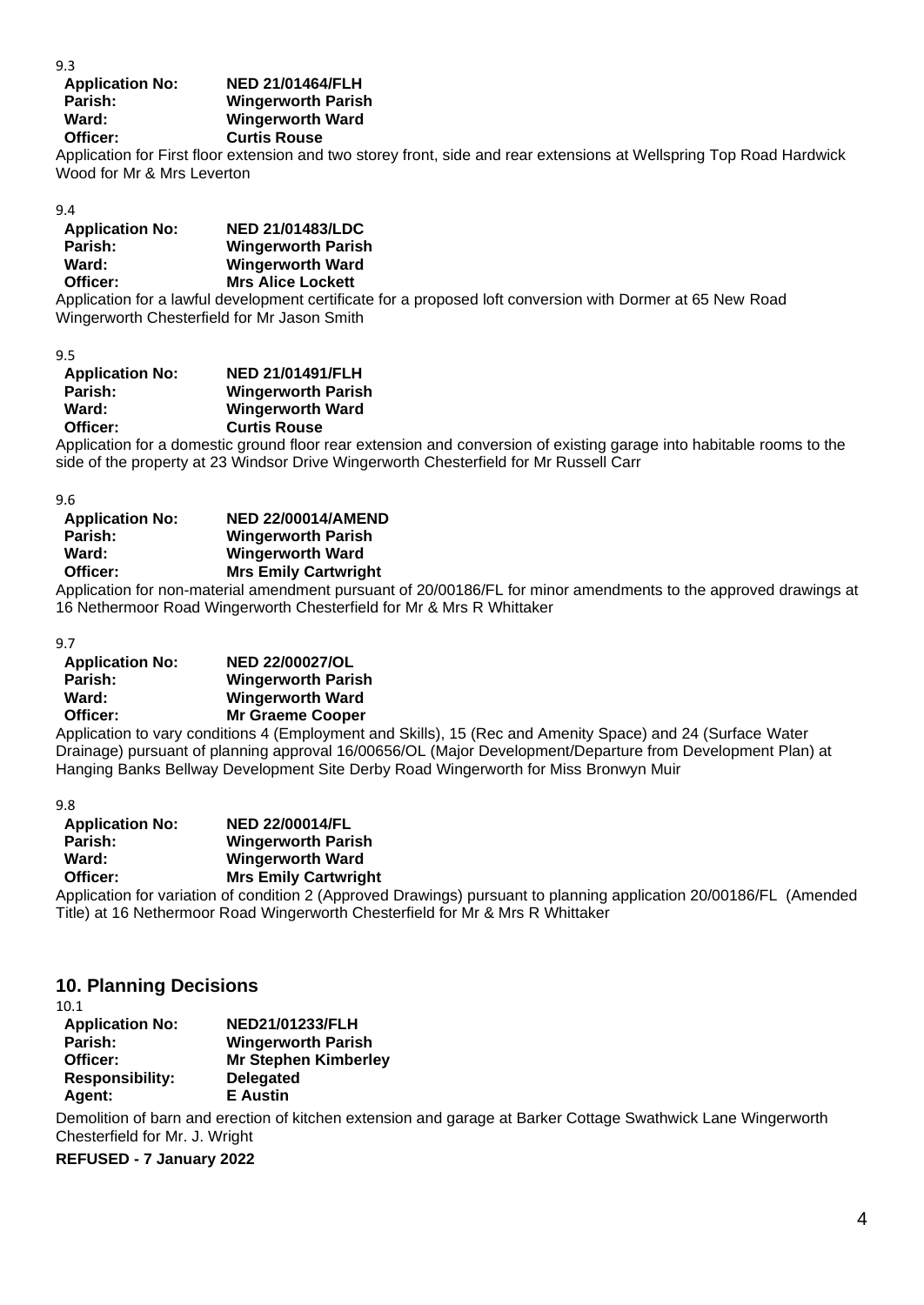| 10.2                   |                           |
|------------------------|---------------------------|
| <b>Application No:</b> | <b>NED21/01390/AMEND</b>  |
| Parish:                | <b>Wingerworth Parish</b> |
| Officer:               | <b>Mr Philip Slater</b>   |
| <b>Responsibility:</b> | <b>Delegated</b>          |
| Agent:                 |                           |

Non-Material Amendment to planning application 16/00526/RM to remove upper floor aluminium window surrounds to Lawford, Holmewood, Redwood and Rosewood house types. at The Former Avenue Site Derby Road Wingerworth Chesterfield for Mr Connor Swinscoe

#### **APPROVED - 7 January 2022**

10.3

| ີ                      |                           |
|------------------------|---------------------------|
| <b>Application No:</b> | <b>NED21/01356/FLH</b>    |
| Parish:                | <b>Wingerworth Parish</b> |
| <b>Officer:</b>        | <b>Curtis Rouse</b>       |
| <b>Responsibility:</b> | <b>Delegated</b>          |
| Agent:                 | <b>Mr Nick Hopkinson</b>  |
|                        |                           |

Proposed two storey rear extension at 9 Longedge Grove Wingerworth Chesterfield S42 6NU for V Dance / C Noble

#### **CONDITIONALLY APPROVED - 10 January 2022**

10.4

| <b>NED21/00855/LDC</b>    |
|---------------------------|
| <b>Wingerworth Parish</b> |
| <b>Aspbury Planning</b>   |
| <b>Delegated</b>          |
| <b>Mr Tim Folkes</b>      |
|                           |

Application for certificate of lawful use for use of the dwelling house without adherence to agricultural workers condition at Robincroft Farm Swathwick Lane Wingerworth Chesterfield for Mr Tim Folkes

#### **REFUSED - 21 January 2022**

10.5

| <b>Application No:</b> | <b>NED21/01016/FLH</b>    |
|------------------------|---------------------------|
| Parish:                | <b>Wingerworth Parish</b> |
| Officer:               | <b>Aspbury Planning</b>   |
| <b>Responsibility:</b> | <b>Delegated</b>          |
| Agent:                 | Mr J Whitaker             |

Application for single storey side and rear extension, additional storey to main dwelling and two storey rear extension at 72 Windsor Drive Wingerworth Chesterfield S42 6TJ for Mr D Finney

#### **REFUSED - 25 January 2022**

10.6

| <b>Application No:</b> | <b>NED21/01391/DISCON</b> |
|------------------------|---------------------------|
| Parish:                | <b>Wingerworth Parish</b> |
| Officer:               | <b>Mr Philip Slater</b>   |
| <b>Responsibility:</b> | <b>Delegated</b>          |
| Agent:                 |                           |

Application to discharge Condition 4 (Training and Employment Recruitment Scheme) of planning approval 16/00656/OL

at Hanging Banks Bellway Development Site Derby Road Wingerworth for Miss Bronwyn Muir **WITHDRAWN - NO DECISION - 24 January 2022** 

10.7

| <b>Application No:</b> | <b>NED21/01410/FLH</b>    |
|------------------------|---------------------------|
| Parish:                | <b>Wingerworth Parish</b> |
| Officer:               | <b>Curtis Rouse</b>       |
| <b>Responsibility:</b> | <b>Delegated</b>          |
| <b>Agent:</b>          | <b>Mr John Mahoney</b>    |
|                        |                           |

Full width rear single storey extension at 21 Deerlands Road Wingerworth Chesterfield S42 6UL for Mr Dave Baggaley

**CONDITIONALLY APPROVED - 25 January 2022**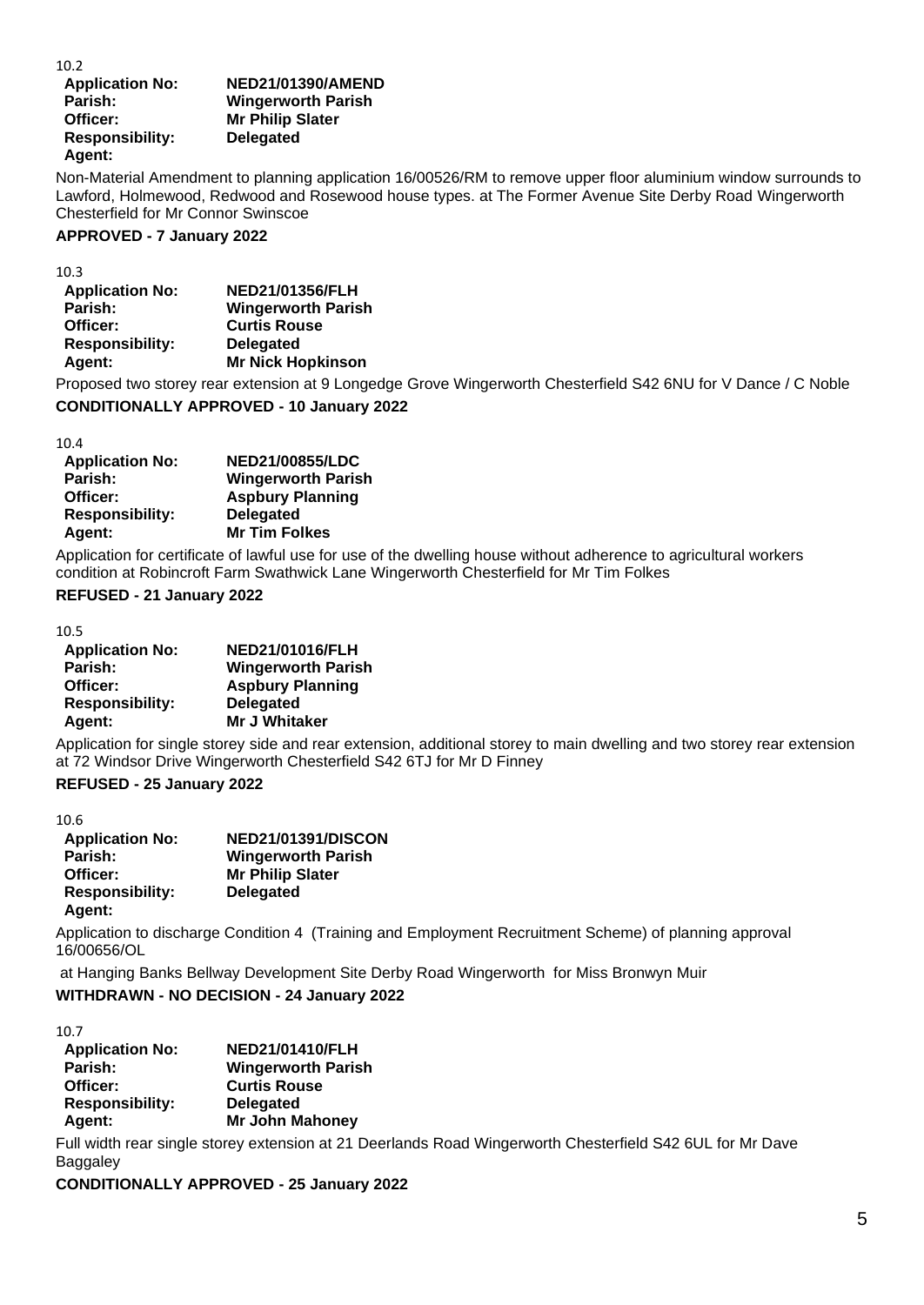# **11. Accounts**

To confirm as a correct record payments issued and payments received.

|                 |             | Receipts and Payments for January 2022 |                |            |                                 |
|-----------------|-------------|----------------------------------------|----------------|------------|---------------------------------|
|                 |             |                                        |                |            |                                 |
| Receipts        |             |                                        |                |            |                                 |
| Date            | Reference   | Payer                                  | Amount $(f_s)$ |            | Detail                          |
| 04-Jan-22       | <b>BACS</b> | Badminton                              | 54.00          |            | Lettings                        |
| 04-Jan-22       | <b>BACS</b> | <b>Bowls Club</b>                      | 775.00         |            | Rent                            |
| 04-Jan-22       | <b>BACS</b> | <b>Slimming World</b>                  | 152.00         |            | Lettings                        |
| 05-Jan-22       | 922         | <b>Groovy Moovers</b>                  | 69.00          |            | Lettings                        |
| 06-Jan-22       | <b>BACS</b> | <b>Shannon Louise Dance</b>            | 136.50         |            | Lettings                        |
| 10-Jan-22       | <b>BACS</b> | Mother and Toddler                     | 32.50          |            | Lettings                        |
| 19-Jan-22       | <b>BACS</b> | <b>DCC</b>                             | 875.00         |            | Lettings                        |
| $21-Jan-22$     | 923         | Refund                                 | 104.00         |            | Lettings                        |
| $21-Jan-22$     | 924         | <b>Groovy Moovers</b>                  | 46.00          |            | Lettings                        |
| $21$ -Jan- $22$ | 925         | <b>Badminton</b>                       | 67.50          |            | Lettings                        |
| 31-Jan-22       | <b>INT</b>  | <b>RBS</b>                             | 2.63           |            | Interest                        |
|                 |             | <b>Total for Month</b>                 | 2,314.13       |            |                                 |
|                 |             |                                        |                |            |                                 |
| Date            | Reference   | Payee                                  | Total          | <b>VAT</b> | Detail                          |
|                 |             |                                        | Amount         |            |                                 |
| 04-Jan-22       | <b>DD</b>   | <b>Water Plus</b>                      | 24.10          | 24.10      | Water Charges P Hall            |
| 04-Jan-22       | <b>DD</b>   | <b>Water Plus</b>                      | 84.71          | 84.71      | Water Charges P Hall            |
| 06-Jan-22       | <b>DD</b>   | <b>British Gas</b>                     | 16.80          | 16.80      | Electricity at Parish Hall      |
| $10-Jan-22$     | <b>DPC</b>  | Mr E Gilson                            | 100.00         | 100.00     | <b>Chairs Allowance</b>         |
| 10-Jan-22       | <b>DPC</b>  | <b>SLCC</b>                            | 36.00          | 36.00      | <b>Clerk Training Session</b>   |
| $10$ -Jan-22    | <b>DPC</b>  | <b>NEDDC</b>                           | 5,474.15       | 5,474.15   | Salaries                        |
| 10-Jan-22       | <b>DPC</b>  | 2Commune Ltd                           | 180.00         | 180.00     | Bi-annual domain                |
|                 |             |                                        |                |            | registration                    |
| 17-Jan-22       | <b>SO</b>   | Mr D Robins                            | 500.00         | 500.00     | <b>Bowling Green</b>            |
|                 |             |                                        |                |            | Maintenance                     |
| 17-Jan-22       | <b>DD</b>   | <b>BT</b> Group PLC                    | 111.60         | 111.60     | Telephone at Parish Hall        |
| $21$ -Jan-22    | <b>CHG</b>  | <b>RBS</b>                             | 15.05          | 15.05      | <b>Bank Charges</b>             |
| $21-Jan-22$     | DD          | <b>British Gas</b>                     | 1,259.73       | 1,259.73   | Gas at Parish Hall              |
| 24-Jan-22       | <b>SO</b>   | Personnel Advice                       | 120.00         | 120.00     | <b>HR Services</b>              |
| $26$ -Jan- $22$ | <b>DPC</b>  | Town & Country                         | 26.04          | 26.04      | Window Cleaning at P            |
|                 |             | Cleaning Co                            |                |            | Hall                            |
| 26-Jan-22       | <b>DPC</b>  | Wickes                                 | 11.50          | 11.50      | Consumables - P Hall            |
| 26-Jan-22       | <b>DPC</b>  | <b>Woolley Moor Nurseries</b>          | 720.00         | 720.00     | <b>Christmas Tree</b>           |
| $26$ -Jan- $22$ | <b>DPC</b>  | Morris Chesterfield                    | 72.00          | 72.00      | <b>Shredding Services</b>       |
| $26$ -Jan-22    | <b>DPC</b>  | Screwfix                               | 41.99          | 41.99      | <b>Safety Boots</b>             |
| 26-Jan-22       | <b>DPC</b>  | Costco                                 | 7.93           | 7.93       | <b>Footpath Materials</b>       |
| $26$ -Jan-22    | <b>DPC</b>  | <b>Business Stream</b>                 | 83.37          | 83.37      | <b>Water Charges P Hall</b>     |
| $31-Jan-22$     | <b>DPC</b>  | Print Shack                            | 104.00         | 104.00     | <b>Certificates for Village</b> |
|                 |             |                                        |                |            | Show                            |
|                 |             | <b>Total for Month</b>                 | 8,988.97       |            |                                 |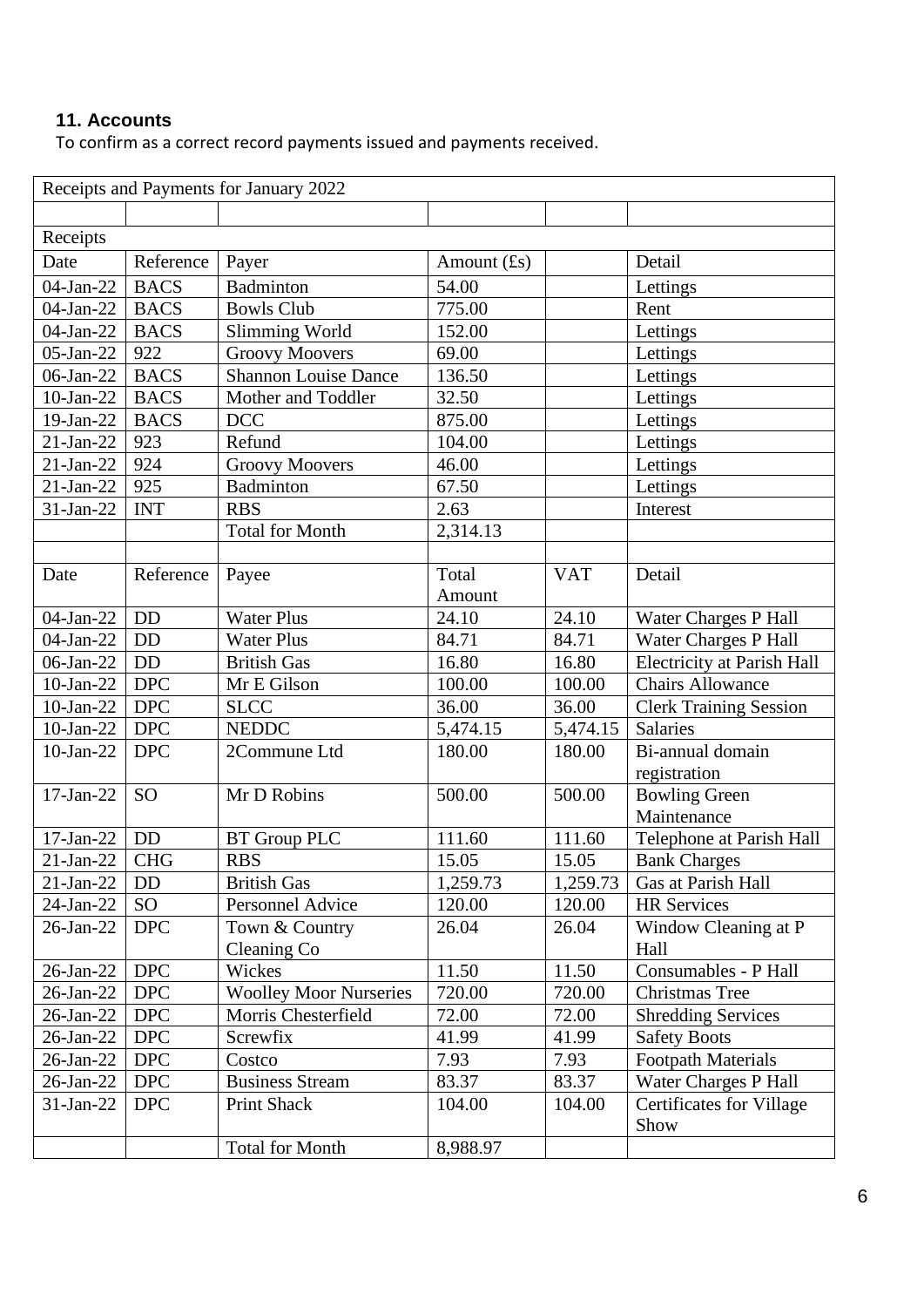# **12. Budget**

To confirm as a correct record, the budget report.

| WINGERWORTH PARISH                 | <b>Budget</b>  | Phased         | Actual         | Position | <b>Explanation</b> of              |
|------------------------------------|----------------|----------------|----------------|----------|------------------------------------|
| <b>COUNCIL</b>                     |                |                |                |          |                                    |
| <b>Actual to Budget</b>            | 2021/22        | to Date        | to Date        | to Date  | variances                          |
| Comparison                         |                |                |                |          |                                    |
| end January 2022                   | (E's)          | (f's)          | (f's)          | %age     |                                    |
| <b>INCOME</b>                      |                |                |                |          |                                    |
| <b>NEDDC</b> Precept               | 217,935        | 217,935        | 217,935        | 100%     |                                    |
| Grants (including CTSG             | 1,500          | 1,500          | 4,875          | 325%     | Increase due to NEDDC GR           |
| Funding 2019/20)                   |                |                |                |          | Scheme                             |
| Parish Hall - General              | 3,500          | 2,917          | 6,712          | 230%     | Increase in usage post Covid       |
| Lettings less Refunds              |                |                |                |          |                                    |
| Parish Hall - Contract Rents       | $\overline{0}$ | $\overline{0}$ | 875            | 0%       | Delay in DCC CML handover          |
| <b>Allotments Rent</b>             | 700            | 700            | 700            | 100%     |                                    |
| <b>Bowling Pavilion Rent (inc.</b> | 525            | 394            | 50             | 13%      | Cleaning not required for 2021     |
| Cleaning)                          |                |                |                |          | season                             |
| <b>Bowling Green</b>               | 3,250          | 2,438          | 3,100          | 127%     |                                    |
| Maintenance (separated for         |                |                |                |          |                                    |
| $2021 - 22$                        |                |                |                |          |                                    |
| Tennis Rent                        | 1,065          | 1,065          | 900            | 85%      | Reduction due to free tennis in Q1 |
| <b>Angling Fees</b>                | 300            | 300            | 274            | 91%      |                                    |
| Other Income                       | 3,500          | 2,000          | 2,299          | 115%     |                                    |
| <b>TOTAL INCOME</b>                | 232,275        | 227,248        | 237,720        | 105%     |                                    |
|                                    |                |                |                |          |                                    |
| <b>EXPENDITURE</b>                 |                |                |                |          |                                    |
| <b>ADMINISTRATION</b>              |                |                |                |          |                                    |
| Salaries and Expenses              | 32,800         | 27,333         | 20,531         | 75%      | Staff changes in year              |
| <b>Chairperson's Allowance</b>     | 400            | 400            | 400            | 100%     |                                    |
| <b>Election Expenses</b>           | 1,500          | 1,500          | $\overline{0}$ | 0%       |                                    |
| Printing, Photocopying and         | 1,500          | 1,250          | 917            | 73%      |                                    |
| Stationery                         |                |                |                |          |                                    |
| Computers, Software and            | 1,500          | 1,250          | 2,496          | 200%     |                                    |
| <b>Internet Costs</b>              |                |                |                |          |                                    |
| <b>Audit Fees</b>                  | 1,000          | 1,000          | 675            | 68%      |                                    |
| Subscriptions                      | 1,500          | 1,250          | 431            | 34%      |                                    |
| <b>Advertising inc Annual</b>      | 1,500          | 1,375          | 1,560          | 113%     |                                    |
| Report                             |                |                |                |          |                                    |
| <b>Recruitment and Training</b>    | 1,500          | 1,250          | 430            | 34%      |                                    |
| <b>External Consultancy</b>        | 2,500          | 2,083          | 1,801          | 86%      |                                    |
| <b>Other Costs</b>                 | 750            | 625            | 650            | 104%     |                                    |
| <b>ADMINISTRATION</b>              | 46,450         | 39,317         | 29,890         | 76%      |                                    |
| <b>TOTAL</b>                       |                |                |                |          |                                    |
|                                    |                |                |                |          |                                    |
| <b>S137 GRANTS AND</b>             | 2,500          | 2,083          | 350            | 17%      |                                    |
| <b>DONATIONS</b>                   |                |                |                |          |                                    |
|                                    |                |                |                |          |                                    |
| PARISH HALL                        |                |                |                |          |                                    |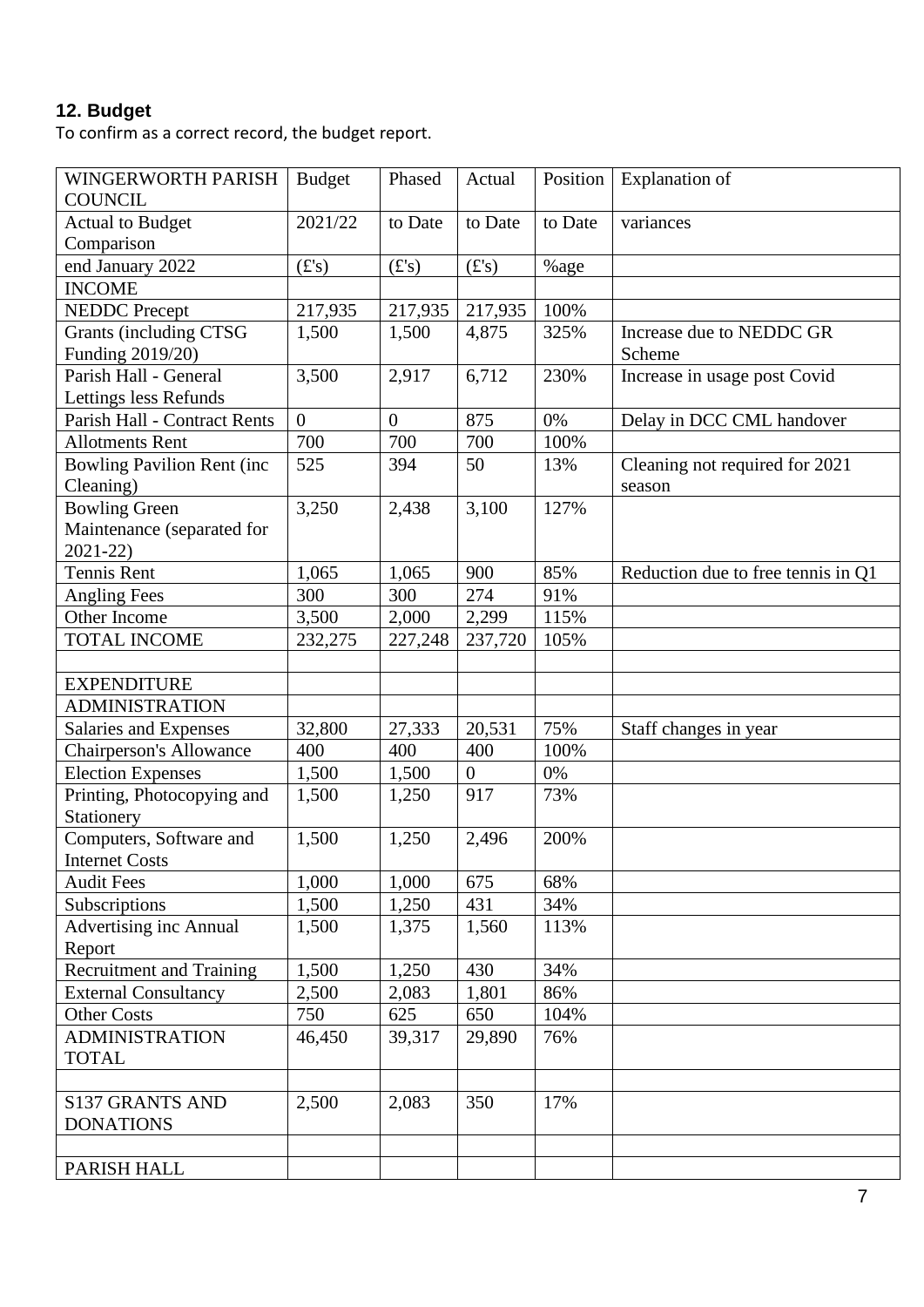| Salaries and Expenses            | 33,825 | 28,188         | 25,584           | 91%   | Staff changes in year                |
|----------------------------------|--------|----------------|------------------|-------|--------------------------------------|
| <b>Business Rates</b>            | 1,600  | 1,600          | $\overline{0}$   | 0%    |                                      |
| <b>Electricity Supply</b>        | 3,500  | 2,917          | 893              | 31%   |                                      |
| <b>Gas Supply</b>                | 3,500  | 3,500          | 2,489            | 71%   |                                      |
| Gas Service                      | 600    | 600            | 516              | 86%   |                                      |
| <b>Water Supply</b>              | 1,200  | 900            | 741              | 82%   |                                      |
| <b>Water Testing</b>             | 1,000  | 750            | 478              | 64%   |                                      |
| Phone                            | 350    | 263            | 376              | 143%  | Contract being reviewed              |
| Fire Alarm                       | 800    | 800            | 818              | 102%  |                                      |
| <b>Trade Refuse</b>              | 1,500  | 1,500          | 1,314            | 88%   |                                      |
| <b>Window Cleaning</b>           | 360    | 300            | 234              | 78%   |                                      |
| <b>Hygiene Contract</b>          | 1,200  | 1,200          | 1,019            | 85%   |                                      |
| <b>Cleaning Materials</b>        | 1,000  | 833            | 354              | 42%   |                                      |
| Insurance                        | 4,000  | $\overline{0}$ | 3,136            | 0%    |                                      |
| <b>Grounds Maintenance</b>       | 500    | 417            | $\overline{0}$   | $0\%$ |                                      |
| <b>Other Costs</b>               | 1,000  | 833            | 314              | 38%   |                                      |
| Repairs and Renewals             | 1,000  | 833            | 258              | 31%   |                                      |
| PARISH HALL TOTAL                | 56,935 | 45,433         | 38,524           | 85%   |                                      |
|                                  |        |                |                  |       |                                      |
| <b>FACILITIES</b>                |        |                |                  |       |                                      |
| <b>Allotment Expenses</b>        | 250    | 208            | $\boldsymbol{0}$ | 0%    |                                      |
| <b>Bowling Green</b>             | 6,500  | 6,500          | 5,000            | 77%   |                                      |
| Maintenance                      |        |                |                  |       |                                      |
| <b>Bowling Green Pavilion</b>    | 500    | 417            | 384              | 92%   |                                      |
| <b>Bowling Green Other</b>       | 500    | 417            | 420              | 101%  |                                      |
| <b>Expenses</b>                  |        |                |                  |       |                                      |
| Tennis Courts -                  | 1,250  | 1,250          | 1,250            | 100%  |                                      |
| Maintenance                      |        |                |                  |       |                                      |
| Tennis Courts - Other            | 250    | 208            | $\boldsymbol{0}$ | 0%    |                                      |
| <b>Expenses</b>                  |        |                |                  |       |                                      |
| Deer Park Pavilion -             | 650    | 542            | 772              | 143%  | Account in credit by £250            |
| Electricity                      |        |                |                  |       |                                      |
| Deer Park Pavilion - Water       | 1,200  | 900            | 478              | 53%   |                                      |
| Testing                          |        |                |                  |       |                                      |
| Deer Park Pavilion -             | 1,230  | 1,025          | 948              | 92%   |                                      |
| Cleaning                         |        |                |                  |       |                                      |
| Deer Park Pavilion - Repairs     | 4,000  | 3,333          | 1,328            | 40%   |                                      |
| & Renewals                       |        |                |                  |       |                                      |
| Deer Park - Cricket Field        | 8,200  | 8,200          | 5,582            | 68%   |                                      |
| Deer Park - Football Pitch       | 500    | 500            | $\overline{0}$   | $0\%$ |                                      |
| Deer Park - Other Costs          | 11,500 | 11,500         | 8,990            | 78%   |                                      |
| Deer Park - Wall Pond            | 2,500  | 2,500          | 1,500            | 60%   |                                      |
| Deer Park - Play Area            | 1,000  | 833            | 3,244            | 389%  |                                      |
| <b>Chartwell Fields - Grass</b>  | 3,500  | 3,500          | 4,260            | 122%  |                                      |
| Cutting                          |        |                |                  |       |                                      |
| Chartwell Fields - Play Area     | 4,250  | 3,542          | 2,442            | 69%   | Gate relocation                      |
| <b>Adlington - Grass Cutting</b> | 3,500  | 3,500          | 3,045            | 87%   |                                      |
| <b>Adlington - Other Costs</b>   | 1,200  | 1,000          | 572              | 57%   | <b>Benches</b>                       |
| Adlington - Play Area            | 2,250  | 1,875          | 392              | 21%   | Additional costs for repairs to play |
|                                  |        |                |                  |       | equipment                            |
| <b>FACILITIES TOTAL</b>          | 54,730 | 51,750         | 40,606           | 78%   |                                      |
|                                  |        |                |                  |       |                                      |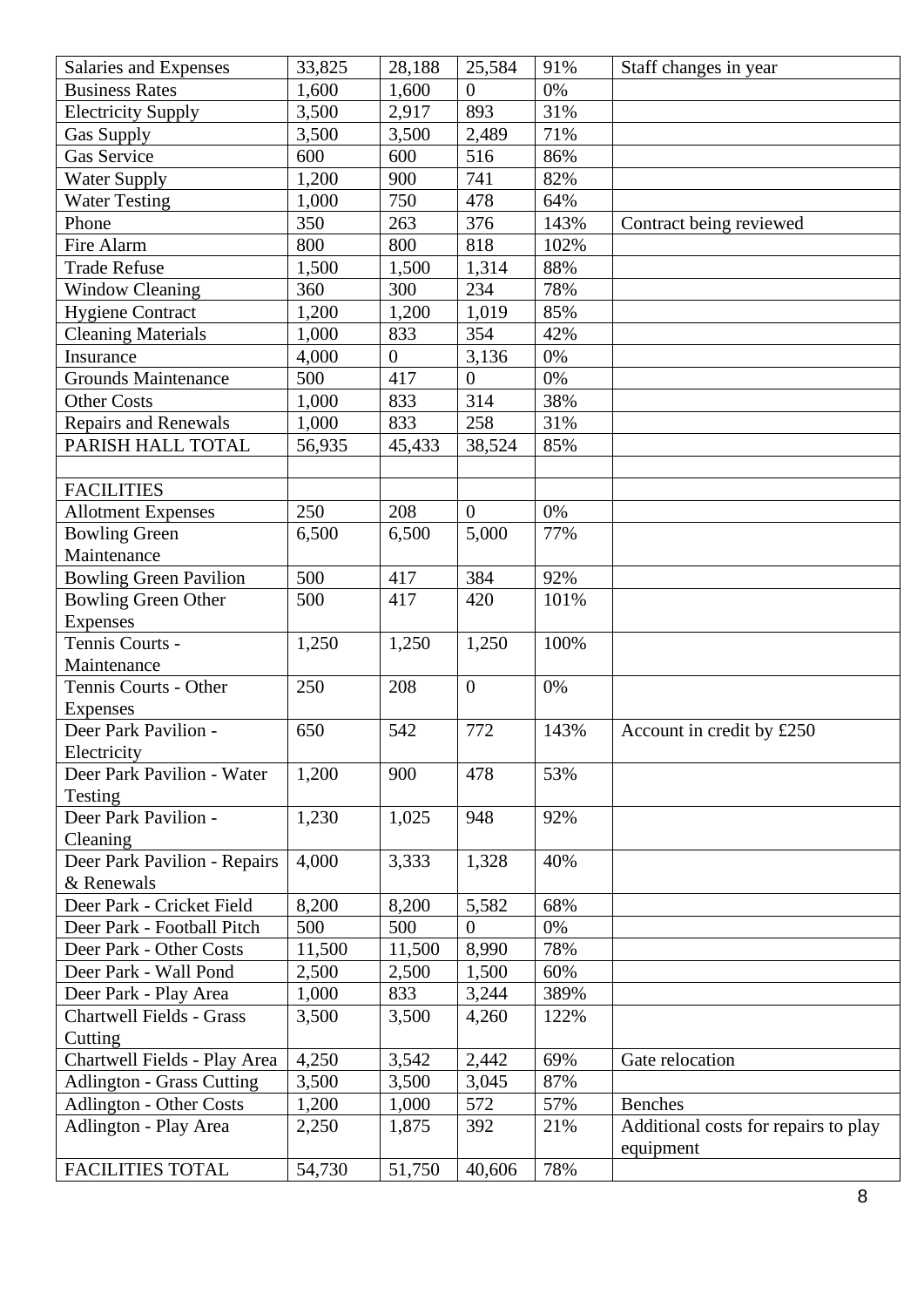| <b>ENVIRONMENT</b>         |         |         |                |      |                                      |
|----------------------------|---------|---------|----------------|------|--------------------------------------|
| Salary                     | 20,500  | 17,083  | 16,109         | 94%  | Staff changes in year                |
| <b>Planting Schemes</b>    | 11,000  | 11,000  | 8,112          | 74%  |                                      |
| <b>Grounds Maintenance</b> | 3,810   | 3,175   | 529            | 17%  |                                      |
| Footpaths                  | 1,000   | 833     | 1,303          | 156% | Additional costs for safety clothing |
|                            |         |         |                |      | for volunteers                       |
| <b>Litter Bins</b>         | 3,350   | 2,792   | $\Omega$       | 0%   |                                      |
| Dog Waste Bins             | 6,000   | 6,000   | 2,535          | 42%  |                                      |
| <b>Grit Bins</b>           | 1,000   | 833     | $\theta$       | 0%   |                                      |
| <b>Bus Shelters</b>        | 1,300   | 1,083   | 5,748          | 531% | RTC on Derby Road, insurance         |
|                            |         |         |                |      | refund due                           |
| ENVIRONMENT TOTAL          | 47,960  | 42,800  | 34,335         | 80%  |                                      |
|                            |         |         |                |      |                                      |
| <b>CHURCH</b>              |         |         |                |      |                                      |
| Machinery Repairs and      | 150     | 125     | $\overline{0}$ | 0%   |                                      |
| Maintenance                |         |         |                |      |                                      |
| <b>Trade Refuse</b>        | 500     | 500     | 575            | 115% |                                      |
| <b>Other Costs</b>         | 100     | 83      | 12             | 15%  |                                      |
| <b>CHURCH TOTAL</b>        | 750     | 708     | 587            | 83%  |                                      |
| <b>PROJECTS</b>            | 24,100  |         |                |      |                                      |
| TOTAL EXPENDITURE          | 233,425 | 182,092 | 144,292        | 79%  |                                      |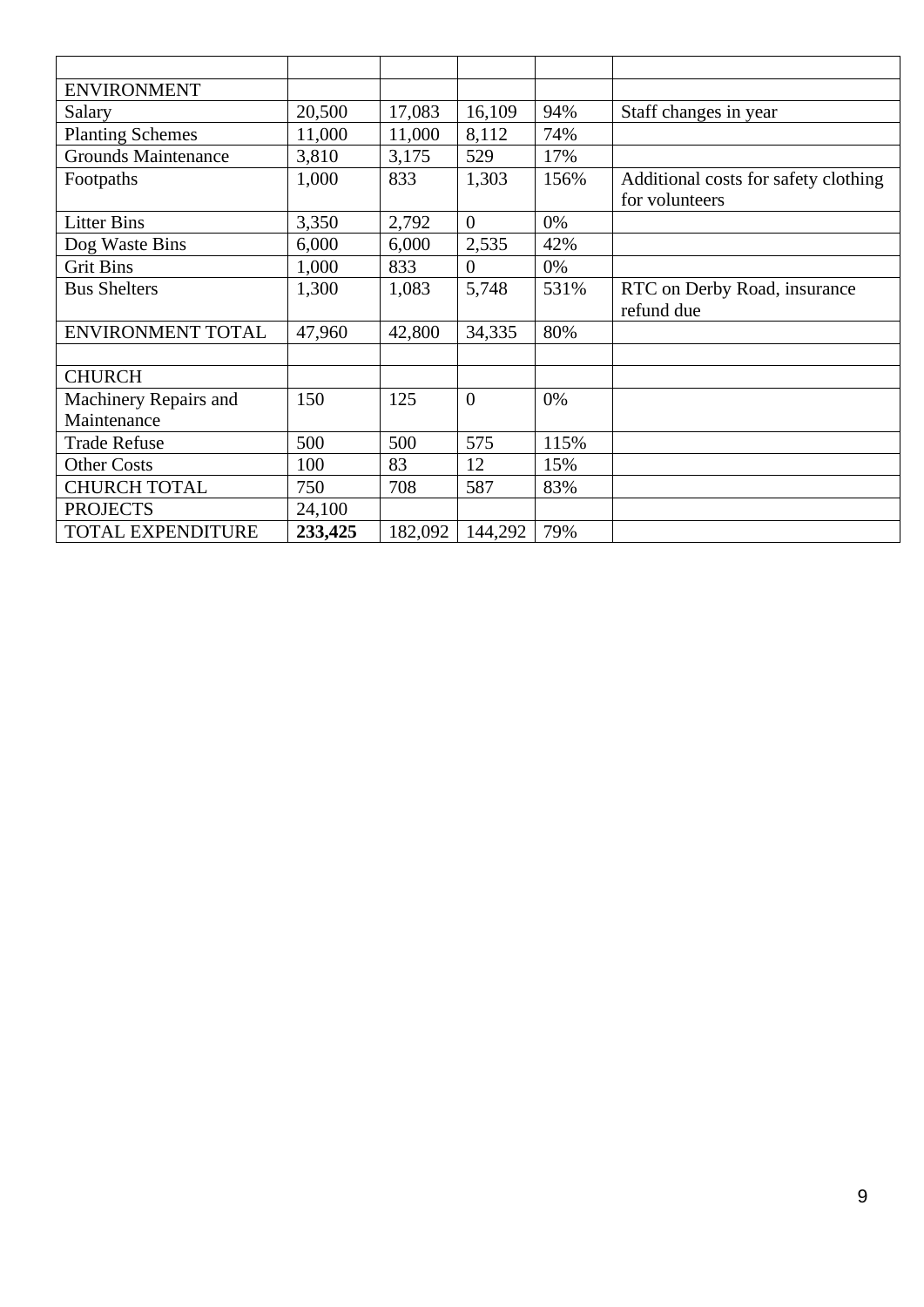# **13. Bank Reconciliation**

To confirm as a correct record, the bank reconciliation detailing account balances, and any outstanding receipts. The reconciliation and bank statements shall be signed by the Chair of the Council.

| Bank Reconciliation for month ending January 2022    |         |                                                                        |                  |
|------------------------------------------------------|---------|------------------------------------------------------------------------|------------------|
|                                                      |         |                                                                        |                  |
|                                                      |         | $\pounds$ s                                                            | $\mathbf{f}_s$   |
|                                                      |         |                                                                        |                  |
| Cash Book Balance Brought Forward                    |         |                                                                        | 313,726.17       |
|                                                      |         |                                                                        |                  |
| Total Receipts for the Month                         |         |                                                                        | 2,314.13         |
|                                                      |         |                                                                        |                  |
| Total Payments for the Month                         |         |                                                                        | 8,988.97         |
|                                                      |         |                                                                        |                  |
| Cash Book Balance Carried Forward                    |         |                                                                        | 307,051.33       |
|                                                      |         |                                                                        |                  |
|                                                      |         |                                                                        |                  |
| Wingerworth Parish Council Bank<br><b>Statements</b> |         |                                                                        |                  |
| 14041453                                             | Current | 300                                                                    |                  |
| 10163805                                             | Deposit | 306,751.33                                                             |                  |
|                                                      | Fund    | $\boldsymbol{0}$                                                       |                  |
| <b>Total Bank Balances</b>                           |         |                                                                        | 307,051.33       |
|                                                      |         |                                                                        |                  |
| Receipts Not Yet Cleared                             |         |                                                                        |                  |
|                                                      |         | $\boldsymbol{0}$                                                       |                  |
|                                                      |         |                                                                        |                  |
| <b>Total Receipts Not Yet Cleared</b>                |         |                                                                        | $\mathbf{0}$     |
|                                                      |         |                                                                        |                  |
| Payments Not Yet Presented                           |         |                                                                        |                  |
|                                                      |         |                                                                        |                  |
|                                                      |         | $\boldsymbol{0}$                                                       |                  |
|                                                      |         |                                                                        |                  |
| <b>Total Payments Not Yet Presented</b>              |         |                                                                        | $\boldsymbol{0}$ |
|                                                      |         |                                                                        |                  |
| <b>Closing Bank Balances</b>                         |         |                                                                        | 307,051.33       |
|                                                      |         |                                                                        |                  |
|                                                      |         | Difference Between Closing Cash Book Balance and Closing Bank Balances |                  |
|                                                      |         |                                                                        | 0.00             |
|                                                      |         |                                                                        |                  |
| Adjustments to Reconciliation                        |         |                                                                        | $\boldsymbol{0}$ |
|                                                      |         |                                                                        |                  |
| <b>Unreconciled Difference</b>                       |         |                                                                        | 0.00             |